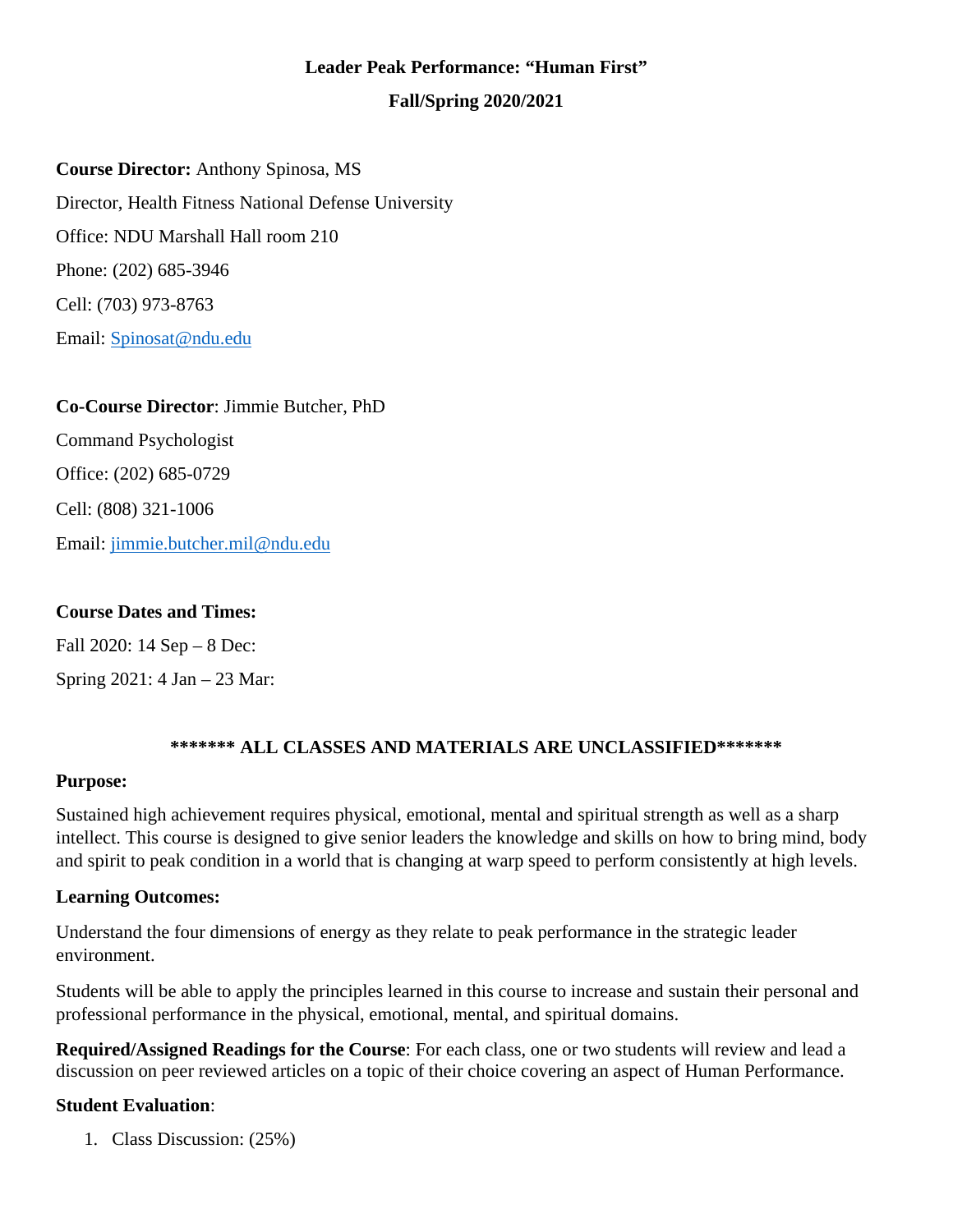- 2. Weekly Peer Reviewed Article Presentation: (25%) weekly peer reviewed presentation and discussion: Students who are scheduled to present that week on selected topics from peer reviewed article and/or research studies; a) prepare a formal 10 minute presentation on their selected topic and b) lead and stimulate discussion on their topic
- 3. End of Course Presentation: (50%) Life Strategy Paper/Graded presentation that integrates the four domains of peak performance into a personal and strategic plan to build a high performance team.

|                                                                                           | <b>Exceptional</b> (A)                                                                                                                                                                                                                                                                                                                                                                            | Acceptable (B)                                                                                                                                                                                                                                                                                                                                                                 | <b>Unsatisfactory (C)</b>                                                                                                                                                                                                                                                                                                                                                                   | Fail $(F)$                                                                                                                                                                                                                                                |
|-------------------------------------------------------------------------------------------|---------------------------------------------------------------------------------------------------------------------------------------------------------------------------------------------------------------------------------------------------------------------------------------------------------------------------------------------------------------------------------------------------|--------------------------------------------------------------------------------------------------------------------------------------------------------------------------------------------------------------------------------------------------------------------------------------------------------------------------------------------------------------------------------|---------------------------------------------------------------------------------------------------------------------------------------------------------------------------------------------------------------------------------------------------------------------------------------------------------------------------------------------------------------------------------------------|-----------------------------------------------------------------------------------------------------------------------------------------------------------------------------------------------------------------------------------------------------------|
| Focus<br>Clear Topic/Main<br>Idea<br>Context, Audience<br>and Purpose<br>Meets Assignment | Paper topic or<br>main idea is<br>clearly stated<br>and establishes a<br>clear, insightful,<br>possibly original<br>point of view that<br>provides focus for<br>all elements of the<br>work.<br>The paper<br>demonstrates<br>thorough<br>understanding<br>of the context.<br>audience and<br>purpose of the<br>assignment<br>The paper<br>exceeds the goals<br>and criteria of the<br>assignment. | Paper topic or<br>main ideaisclearly<br>stated and is<br>relevant and<br>consistently linked<br>throughout the<br>paper.<br>The paper<br>demonstrates<br>awareness of the<br>context, audience and<br>purpose of the<br>assignment.<br>The paper<br>completes the task<br>specified by the<br>assignment and<br>includes all of the<br>assignment's<br>required<br>components. | Paper topic or main<br>idea is present but<br>may be unclear, too<br>narrow or too broad.<br>Aspects of the paper<br>stray from the central<br>topic, or add length<br>without relevance.<br>Minimal attention is<br>given to context,<br>audience and purpose<br>of the assignment.<br>Parts of the<br>assignment are<br>underdeveloped,<br>missing, or not<br>linked to the<br>assignment | The paper has no<br>clear topic or<br>main idea.<br>Fails to consider<br>context, audience<br>and purpose of<br>the assignment.<br>Substantive<br>portions of the<br>assignment are<br>underdeveloped,<br>missing, or not<br>linked to the<br>assignment. |

## **The Grading Rubric below for all writing assignments:**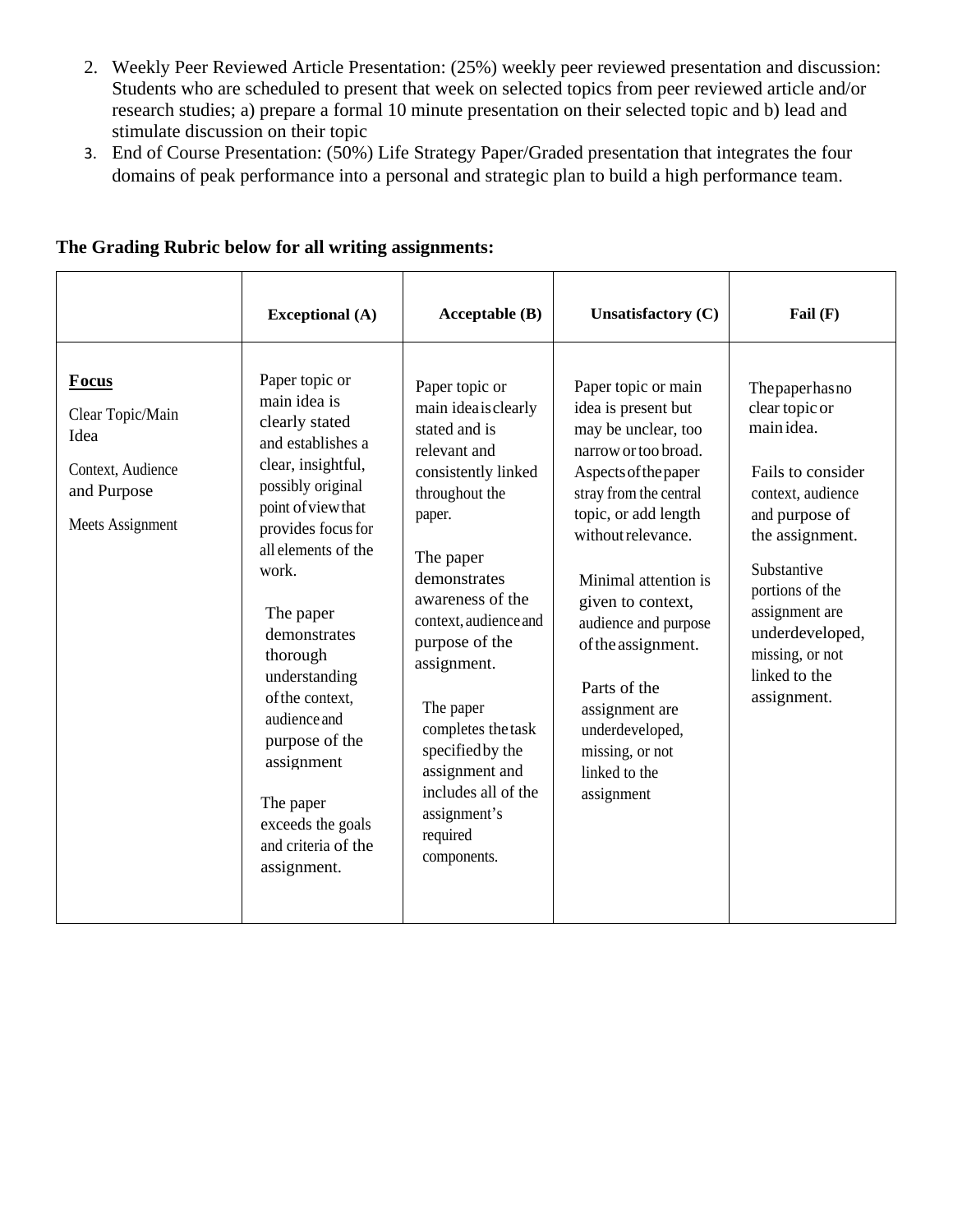| <b>Evidence / Analysis /</b><br>Paper is supported<br>Paper is<br>Paper topic is only<br>Paper is not<br><b>Synthesis</b><br>adequately<br>by high quality<br>partially supported<br>supported by<br>relevant and<br>and relevant<br>supported; and<br>by relevant sources.<br>Sources and Reasoning<br>research is<br>appropriate<br>sources and<br>Quality and quantity<br>Analysis<br>inadequate; minimal<br>sources and<br>comprehensive<br>of research/reference<br>use or inclusion of<br>research.<br>effective<br><b>Alternative Perspectives</b><br>are superficial.<br>Reasoning is<br>valid sources;<br>research.<br>evidence and<br>clear, insightful<br>Reasoning is<br>Conclusion<br>Reasoning lacks<br>valid and well-<br>and compelling<br>reasoning are weak,<br>sufficient rigor.<br>inaccurate and/or<br>with<br>conceived.<br>Inconsistent analysis<br>irrelevant.<br>substantiating<br>Sound analysis<br>and/or presentation<br>evidence.<br>and/or<br>Minimal analysis<br>of evidence.<br>reflected in the paper.<br>Exceptional<br>presentation of<br>Ineffective<br>evidence that<br>Contains egregious<br>analysis,<br>integration of source<br>overgeneralizations,<br>interpretation, and<br>adequately<br>materials with writer<br>inaccuracies,<br>presentation of<br>integrates<br>ideas. Contains<br>evidence that<br>sources with<br>misrepresentation of<br>significant<br>distinguishes<br>writer ideas.<br>source materials, or<br>overgeneralizations,<br>Minimal/minor<br>errors of fact.<br>between the<br>inaccuracies, or<br>writer's own ideas<br>errors of fact or<br>misrepresentation of<br>Alternative<br>and source<br>unsupported<br>source materials.<br>perspectives are not<br>materials. Free of<br>generalizations.<br>Alternative<br>acknowledged.<br>errors of fact or<br>Alternative<br>perspectives are not<br>unsupported<br>perspectives are<br>No real conclusion<br>acknowledged.<br>generalizations.<br>partially<br>or, if present, it fails<br>Conclusion do not<br>to relate to the<br>Alternative<br>represented.<br>show synthesize or<br>paper's main idea.<br>perspectives are<br>Conclusions<br>cohesion of paper<br>comprehensively<br>effectively<br>topic.<br>addressed.<br>synthesize the<br>main ideas of<br>Conclusions<br>synthesize<br>the paper.<br>comprehensively<br>the main ideas of<br>the paper. |  |  |  |
|--------------------------------------------------------------------------------------------------------------------------------------------------------------------------------------------------------------------------------------------------------------------------------------------------------------------------------------------------------------------------------------------------------------------------------------------------------------------------------------------------------------------------------------------------------------------------------------------------------------------------------------------------------------------------------------------------------------------------------------------------------------------------------------------------------------------------------------------------------------------------------------------------------------------------------------------------------------------------------------------------------------------------------------------------------------------------------------------------------------------------------------------------------------------------------------------------------------------------------------------------------------------------------------------------------------------------------------------------------------------------------------------------------------------------------------------------------------------------------------------------------------------------------------------------------------------------------------------------------------------------------------------------------------------------------------------------------------------------------------------------------------------------------------------------------------------------------------------------------------------------------------------------------------------------------------------------------------------------------------------------------------------------------------------------------------------------------------------------------------------------------------------------------------------------------------------------------------------------------------------------------------------------------------------------------------------------------------------------------------------------------------|--|--|--|
|                                                                                                                                                                                                                                                                                                                                                                                                                                                                                                                                                                                                                                                                                                                                                                                                                                                                                                                                                                                                                                                                                                                                                                                                                                                                                                                                                                                                                                                                                                                                                                                                                                                                                                                                                                                                                                                                                                                                                                                                                                                                                                                                                                                                                                                                                                                                                                                      |  |  |  |
|                                                                                                                                                                                                                                                                                                                                                                                                                                                                                                                                                                                                                                                                                                                                                                                                                                                                                                                                                                                                                                                                                                                                                                                                                                                                                                                                                                                                                                                                                                                                                                                                                                                                                                                                                                                                                                                                                                                                                                                                                                                                                                                                                                                                                                                                                                                                                                                      |  |  |  |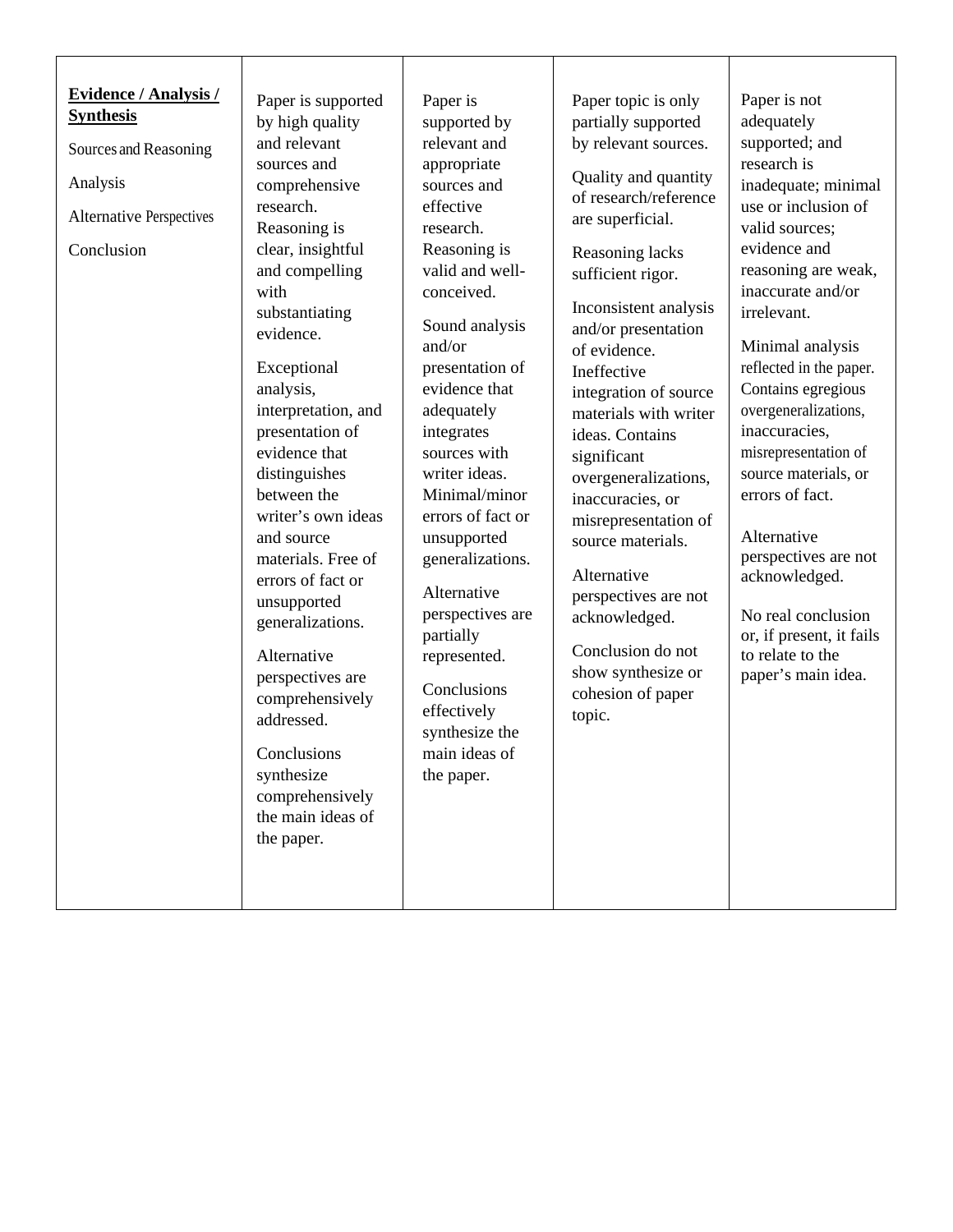| Organization<br>Logical Flow of<br>Ideas<br>Transitions<br>Paragraph<br>Structure<br>Digressions and<br>Irrelevancies | Paper is<br>inherently<br>logical in<br>structure; reader<br>can easily follow<br>the reasoning<br>from<br>introduction to<br>conclusion.<br>Skillful<br>transitions<br>effortlessly link<br>ideas within and<br>between<br>paragraphs.<br>Consistently<br>strong paragraph<br>construction<br>referencing topic<br>sentences.<br>Paper is free of<br>digressions and<br>irrelevancies. | Paper flow is<br>mostly continuous;<br>individual sections<br>are coherent.<br>Adequate transitions<br>guide the reader<br>within and<br>between<br>paragraphs.<br>For the most<br>part, paragraph<br>structure is solid<br>throughout.<br>Digressions and<br>irrelevancies<br>occasionally<br>distract from the<br>reasoning and<br>flow of the paper. | Paperflowismostly<br>disjointed; individual<br>sections are hard for the<br>reader to follow with<br>gapsintheflow.<br>Paper is sometimes<br>difficult to follow<br>because of confusing<br>arrangement of<br>supporting ideas<br>and/or ineffective<br>transitions.<br>Paragraph structure<br>occasionally weak-<br>multiple ideas covered<br>in lengthy passages or<br>frequent one or two-<br>sentence paragraphs.<br>Digressions or<br>irrelevancies<br>frequently distract<br>reader from the<br>reasoning and flow of<br>the paper. | Logical flow of<br>ideas is<br>interrupted,<br>broken, or non-<br>existent.<br>Writer's thoughts are<br>difficult to follow<br>throughout;<br>transitions are not<br>used, abrupt,<br>confusing, or<br>unclear.<br>Paragraph structure<br>is nonexistent.<br>Digressions and<br>irrelevancies<br>consistently distract<br>the reader from the<br>reasoning and flow<br>of the paper. |
|-----------------------------------------------------------------------------------------------------------------------|-----------------------------------------------------------------------------------------------------------------------------------------------------------------------------------------------------------------------------------------------------------------------------------------------------------------------------------------------------------------------------------------|---------------------------------------------------------------------------------------------------------------------------------------------------------------------------------------------------------------------------------------------------------------------------------------------------------------------------------------------------------|-------------------------------------------------------------------------------------------------------------------------------------------------------------------------------------------------------------------------------------------------------------------------------------------------------------------------------------------------------------------------------------------------------------------------------------------------------------------------------------------------------------------------------------------|--------------------------------------------------------------------------------------------------------------------------------------------------------------------------------------------------------------------------------------------------------------------------------------------------------------------------------------------------------------------------------------|
| <b>Mechanics</b><br>Command of<br>English<br><b>Writing Quality</b><br>Need for<br>Revision                           | Displays excellent<br>command of<br>standard written<br>English.<br>Well-crafted<br>sentences<br>throughout.<br>Virtually error free<br>in syntax, grammar,<br>mechanics, word<br>choice, and spelling.<br>Presentable to high-<br>level<br>officials/officers<br>without revisions or<br>edits.                                                                                        | Demonstrates sound<br>command of<br>standard written<br>English.<br>Contains few errors<br>in syntax, grammar,<br>mechanics, word<br>choice, or spelling<br>that might distract<br>the reader.<br>Presentable to high-<br>level<br>officials/officers<br>with minor revisions<br>and edits.                                                             | Demonstrates a<br>rudimentary<br>command of<br>standard written<br>English.<br>Contains many errors<br>in spelling,<br>punctuation,<br>capitalization,<br>sentence structure,<br>and/orwordchoice<br>that interfere with<br>communication.<br>Presentable to high-<br>level officials/officers<br>only after significant<br>revisions and edits.                                                                                                                                                                                          | Demonstrates<br>minimal command of<br>standard written<br>English.<br>Contains extensive<br>errors in spelling,<br>punctuation, word<br>choice, capitalization<br>and/or sentence<br>structure that hinder<br>and/or severely<br>degrade<br>communication.<br>Not presentable to any<br>audience as written.                                                                         |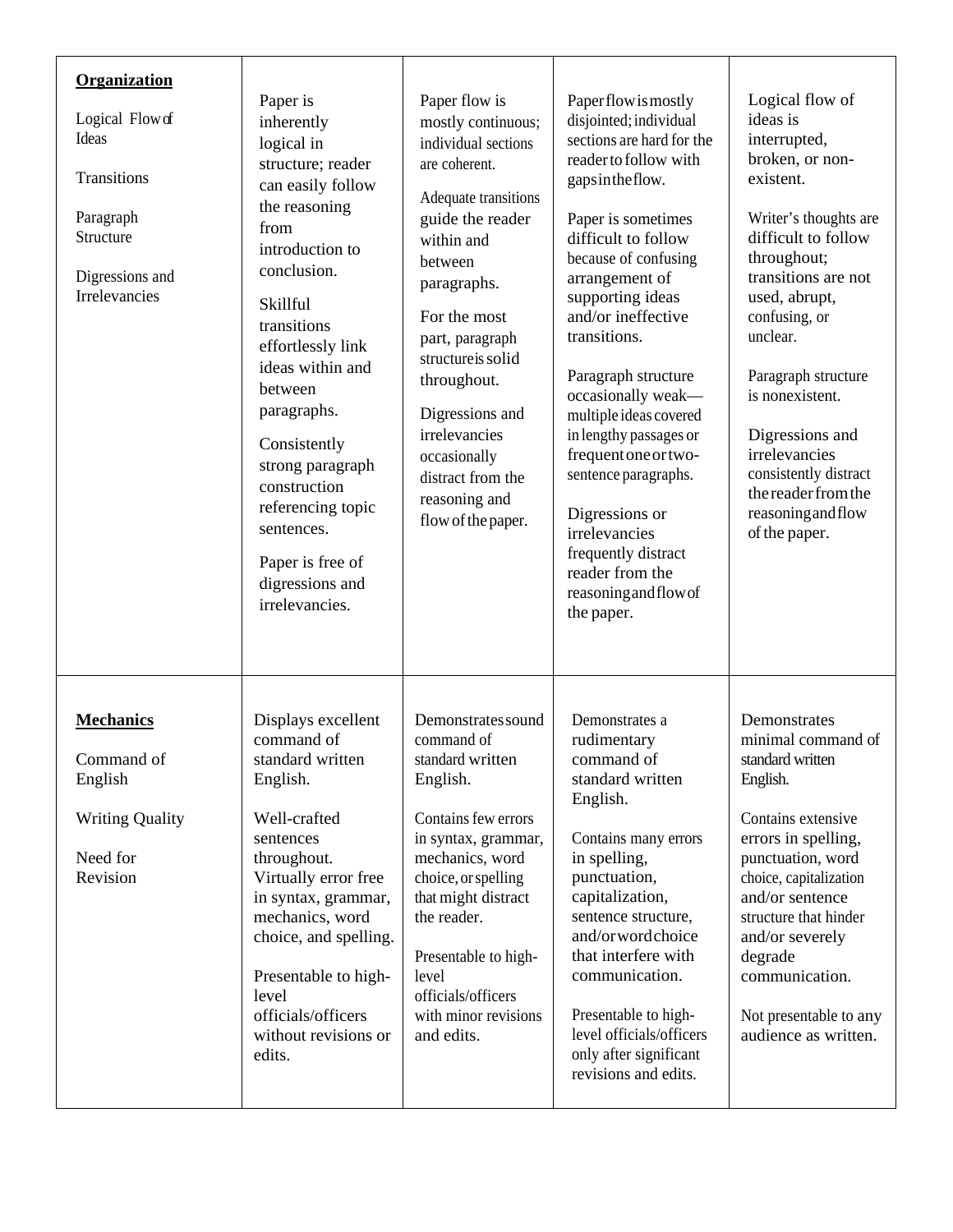| <b>APA</b> | Demonstrates                                                                   | Demonstrates strong                                                                  | Demonstrates                                                                                          | Demonstrates                                                                                           |
|------------|--------------------------------------------------------------------------------|--------------------------------------------------------------------------------------|-------------------------------------------------------------------------------------------------------|--------------------------------------------------------------------------------------------------------|
|            | exceptional                                                                    | commitment to                                                                        | inconsistent                                                                                          | poor or lack of                                                                                        |
|            | commitment to                                                                  | proper recognition                                                                   | commitment to                                                                                         | concern for proper                                                                                     |
|            | proper recognition                                                             | of sources.                                                                          | proper recognition of                                                                                 | recognition of                                                                                         |
|            | of sources.                                                                    | Most APA style                                                                       | sources.                                                                                              | sources.                                                                                               |
|            | APA style elements<br>are presented<br>correctly with<br>overall high quality. | elements are<br>presented correctly<br>with minimal<br>distraction to the<br>reader. | Many APA style<br>elements are presented<br>incorrectly with<br>obvious distraction to<br>the reader. | Most APA style<br>elements are<br>presented<br>incorrectly with<br>great distraction<br>to the reader. |

## **NDU Policy on Grades**

#### **Grade Scale**

**Credit Bearing Courses:** NDU standard grade scale is based on a standard 4.0 grade scale without a grade of "D" for credit bearing courses. Pass or Fail grades may be awarded for designated courses according to University policy. The following grades are approved for use in the determination of course grades:

| Letter       | <b>Grade Descriptor</b>            | <b>Grade Points</b> |
|--------------|------------------------------------|---------------------|
| A            | <b>Exceptional Quality</b>         | 4.00                |
| $A-$         | <b>Superior Quality</b>            | 3.70                |
| $B+$         | <b>High Quality</b>                | 3.30                |
| B            | <b>Expected/Acceptable Quality</b> | 3.00                |
| $B-$         | <b>Below Expected Quality</b>      | 2.70                |
| $\mathsf{C}$ | <b>Unsatisfactory Quality</b>      | 2.00                |
| $\mathbf{P}$ | Pass                               | 0.00                |
| $\mathbf{F}$ | Fail                               | 0.00                |
|              | Incomplete                         | 0.00                |
| W            | Withdraw                           | 0.00                |
| <b>TR</b>    | <b>Transfer Credit</b>             | 0.00                |

#### **Grade Assignment**

NDU utilizes a holistic assessment and evaluation process to facilitate intellectual and leadership development. Throughout an academic cycle, students are evaluated on their academic performance, including contributions in the classroom and written assignments. The evaluation process is focused on providing students with substantive feedback to facilitate their intellectual and leadership development. The faculty are responsible for the assessment and evaluation of students in all courses.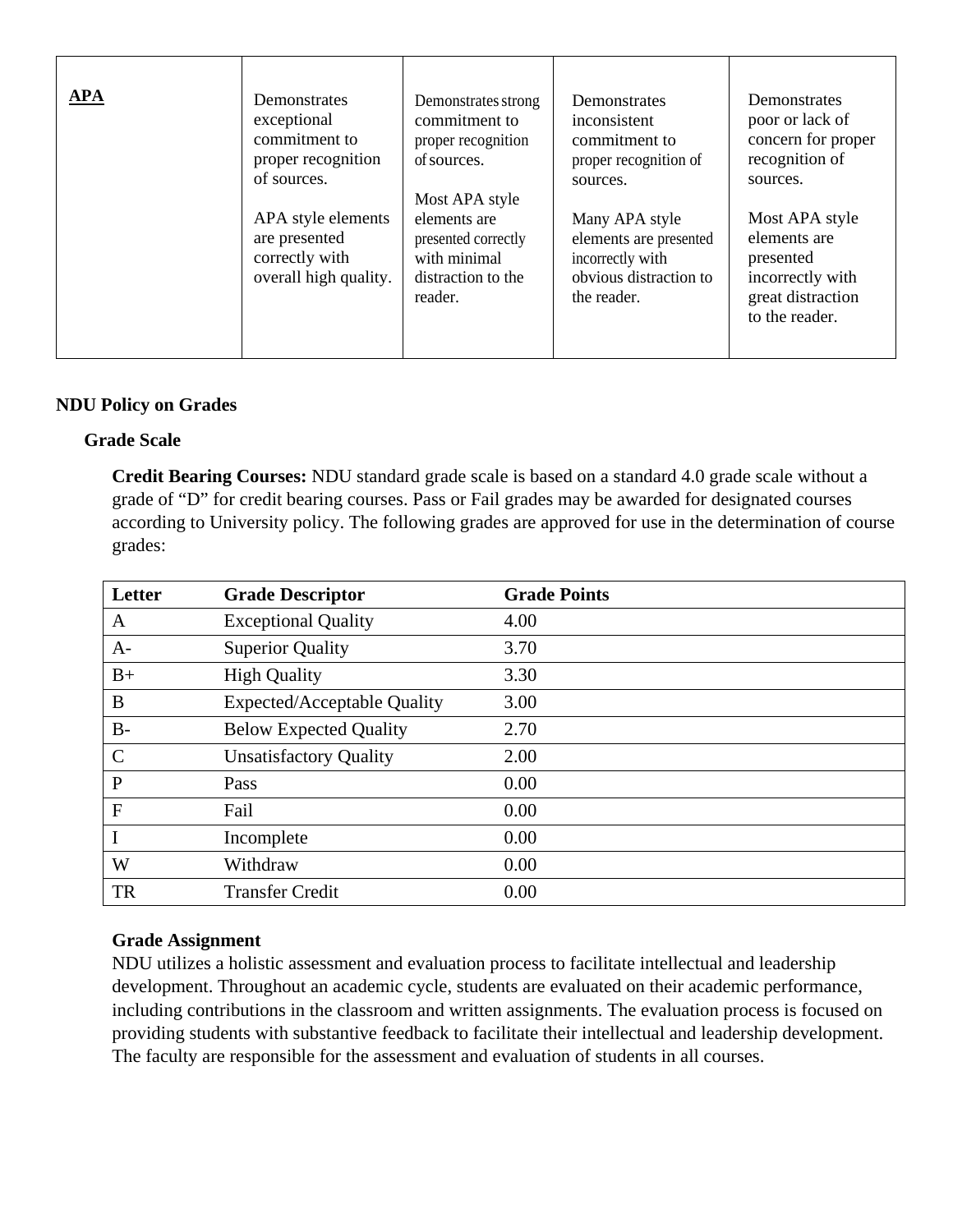# **Absence Policy:**

- 1. Students must notify their assigned college's leadership and the course professor/instructor of absences in accordance with the College Absence/Leave Policy.
	- a. Foreseen absences (*e.g.* student travel) require prior notification.
	- b. Unforeseen absences (*e.g.* sudden personal injury or illness, sudden injury, illness, or death in the family, *etc.*) require notification as soon as possible, but no later than the first day the student returns to class.
- 2. It is the student's responsibility to complete any reading and coursework missed during the absence.
- 3. It is the student's responsibility to complete additional assignments as required by the professor/instructor.
- 4. Students who accumulate 4 or more foreseen or unforeseen absences will be required to participate in a performance review by the Eisenhower School.

## **Course Syllabus (draft):**

## Lesson 1: **Elements of Peak Performance**

- a. **Purpose**: This lesson provides the student the essential elements of peak performance.
- b. **Relationship to the Course:** In this lesson the emphasis is on how health is essential for success and how frequent illness is incompatible with peak performance.
- c. **Lesson Objectives**:
	- 1. Health drives performance
	- 2. Sleep
	- 3. Nutrition
	- 4. Parameters of the game
	- 5. Fitness four dimensions
	- 6. Energy management
	- 7. Recovery
	- 8. Emotion/Mindset
	- 9. Leadership/Coaching

## d. **Issues for Consideration**:

- 1. Understanding energy management
- 2. How recovery plays an essential role in performance
- 3. The importance of sleep
- 4. What are your expectations for this course?
- e. **Required Reading**: video: "Fully Charged" <https://www.youtube.com/watch?v=d0lswWxyLT0>

# f. **Supplementary Readings**:

• Loehr, J. and Schwartz T., 2001The making of a Corporate Athlete. Harvard Business Review. January 2001, pp 120-128.

## Lesson 2: **Nutrition and Dietary Supplements**

- **a. Purpose**: Building on the previous lesson and incorporate successful fueling strategies to optimize performance.
- **b. Relationship to the Course:** This lesson will provide the student with the understanding of the foundational elements of every day fueling and dietary supplement awareness to optimize performance.
- **c. Lesson Objectives**:
	- 1. Dietary supplements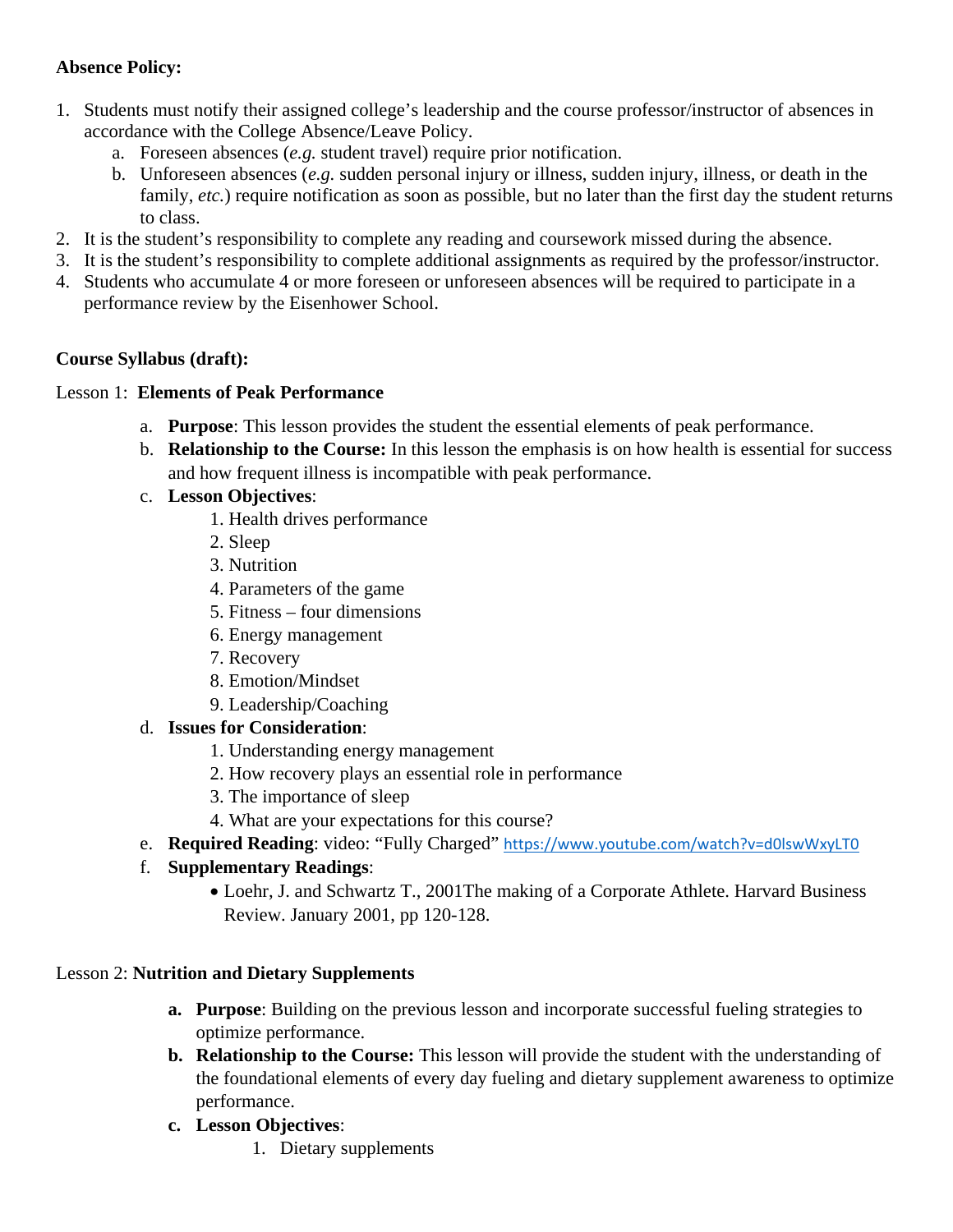- 2. Foundational patterns of fueling
- 3. Strategic snacking
- 4. Fad diets

# **d. Issues for Consideration**:

- 1. Understanding the relationship between the body, mind and gut
- 2. Can Fad diets help with performance?
- 3. Can supplements enhance performance?
- **e. Required Reading**: TBD.

| Lemaire et al 2010 Deuster et al 2018 |                                        |  |
|---------------------------------------|----------------------------------------|--|
|                                       | BMC Health ServicesMil Med Dietary Sup |  |

## Lesson 3**: Physical Fitness/Movement**

- a. **Purpose**: to achieve peak performances requires energy. Physical energy is the foundation of peak performance.
- b. **Relationship to the Course:** This lesson will provide the student with the understanding of the benefits of exercise and movement and their relationship to increase energy capacity.
- c. **Lesson Objectives**:
	- 1. Benefits of Exercise
	- 2. Consequences of non-exercise
	- 3. Energy Systems
		- **a)** Aerobic (oxidation)
		- **b)** Glycolytic system
		- **c)** Anaerobic (immediate / ATP-PC)
	- 4. Priorities of Fitness
		- a) Core
		- b) Aerobic
		- c) Anaerobic
		- d) Flexibility
	- 5. Foundational Movements
		- a) Squat
		- b) Lunge
		- c) Hip Hinge
		- d) Carrying
		- e) Push
		- f) Pull
	- 6. Breathing Techniques

# b. **Issues for Consideration**:

- 1. Understanding the benefits of exercise in peak performance
- 2. The consequences of not exercising
- 3. Program design for the strategic leader
- c. **Required Reading**: TBD.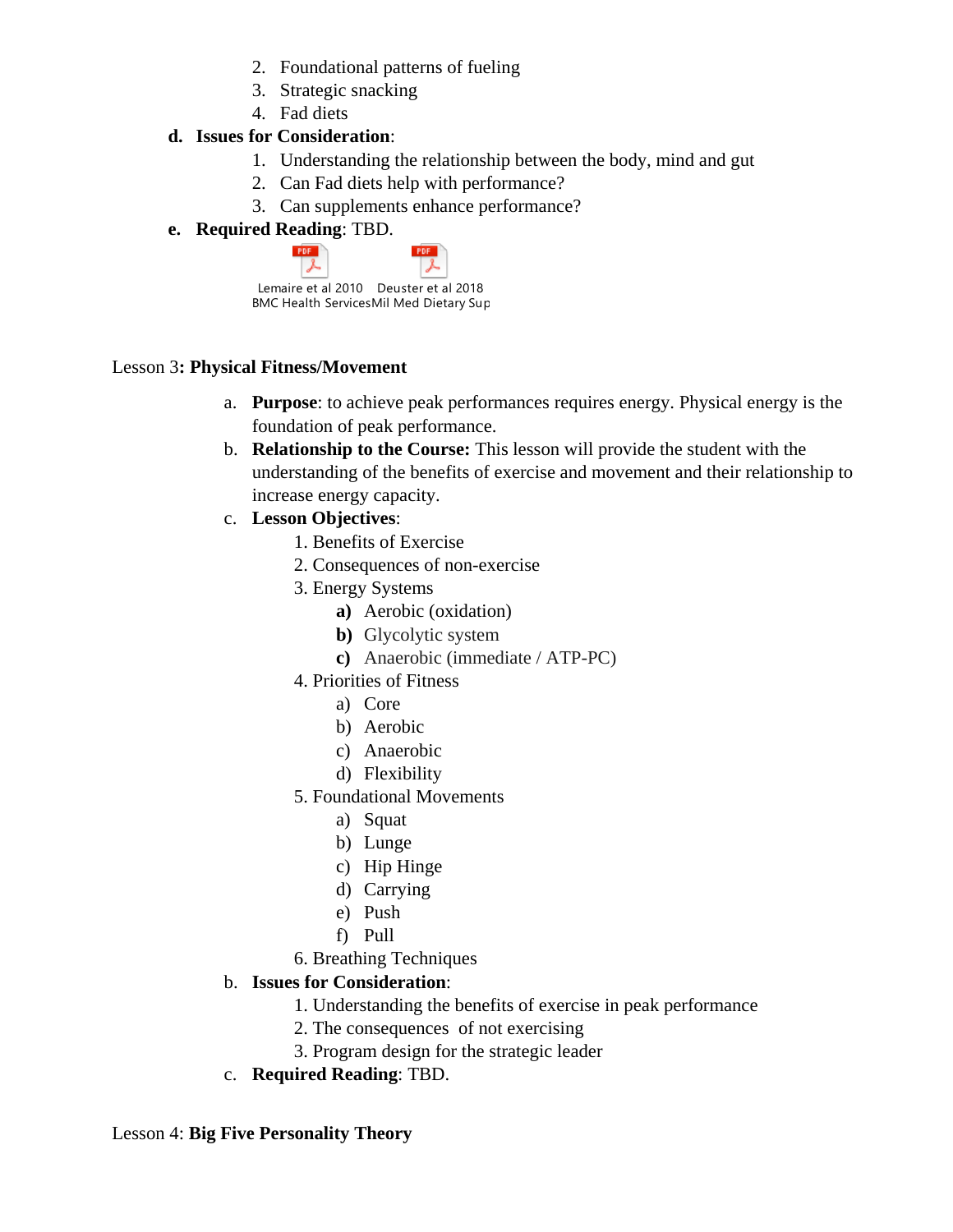- a. **Purpose**: Human behavior, both in our personal and workplace settings, is largely influenced by personality factors. Despite this basic assumption, education in personality theory is often relegated to a minor role in many executive and senior leader development programs. This course is designed to introduce senior leaders to the most researched and widely accepted personality theory (the Five Factor Model) to develop a deeper and empirically supported understanding of personality theory and its role in human behavior and its function in effective executive performance.
- b. **Relationship to the Course:** This lesson will introduce the key concepts and the function of personality in executive peak performance supported by the most recent empirical evidence.

## c. **Lesson Objectives**:

- 1. Participants will be able to describe the five factor model of personality and the more commonly used five factor constructs and factor facets.
- 2. Participants will be able to describe the empirical development of the five factor model and how it compares or contrasts to other personality models.
- 3. Participants will be able to employ the knowledge and skills acquired in this seminar to inform their own personal and professional behavior and performance.
- 4. Participants will be able to employ the knowledge and skills acquired in this seminar to gain insight into supervisee, colleague, and other individuals' behaviors.

## d. **Issues for Consideration**:

- 1. Is personality determined by nature or nurture?
- 2. Are personality factors modifiable? Do they change over time?
- 3. How do personality factors impact leadership functions?

# **e. Required Reading:**

1. Paunonen, S. V., & Ashton, M. C. (2001). Big Five factors and facets and the prediction of behavior. *Journal of Personality and Social Psychology*, *81*(3), 524–539.

## f. **Recommended Reading/Presentation Resources:**

- 1. Goldberg, L. R. (1990). An Alternative "Description of Personality": The Big-Five Factor Structure. *Journal of Personality and Social Psychology*, *59*(6), 1216–1229.
- 2. Barrick, M. R., & Mount, M. K. (1991). The Big Five Personality Dimensions and Job Performance: A Meta-Analysis. *Personnel Psychology*, *44*(1), 1–26.
- 3. Wagner, J., Lüdtke, O., & Robitzsch, A. (2019). Does personality become more stable with age? Disentangling state and trait effects for the big five across the life span using local structural equation modeling. *Journal of Personality and Social Psychology*, *116*(4), 666–680.

## Lesson 5: **Emotional Intelligence Theory and Concept**

a. **Purpose**: The concept of Emotional intelligence (EI) has become widely recognized as an important factor to both personal and professional success. This seminar will review the empirical evidence for the construct of emotional intelligence and its application and relationship to effective executive performance.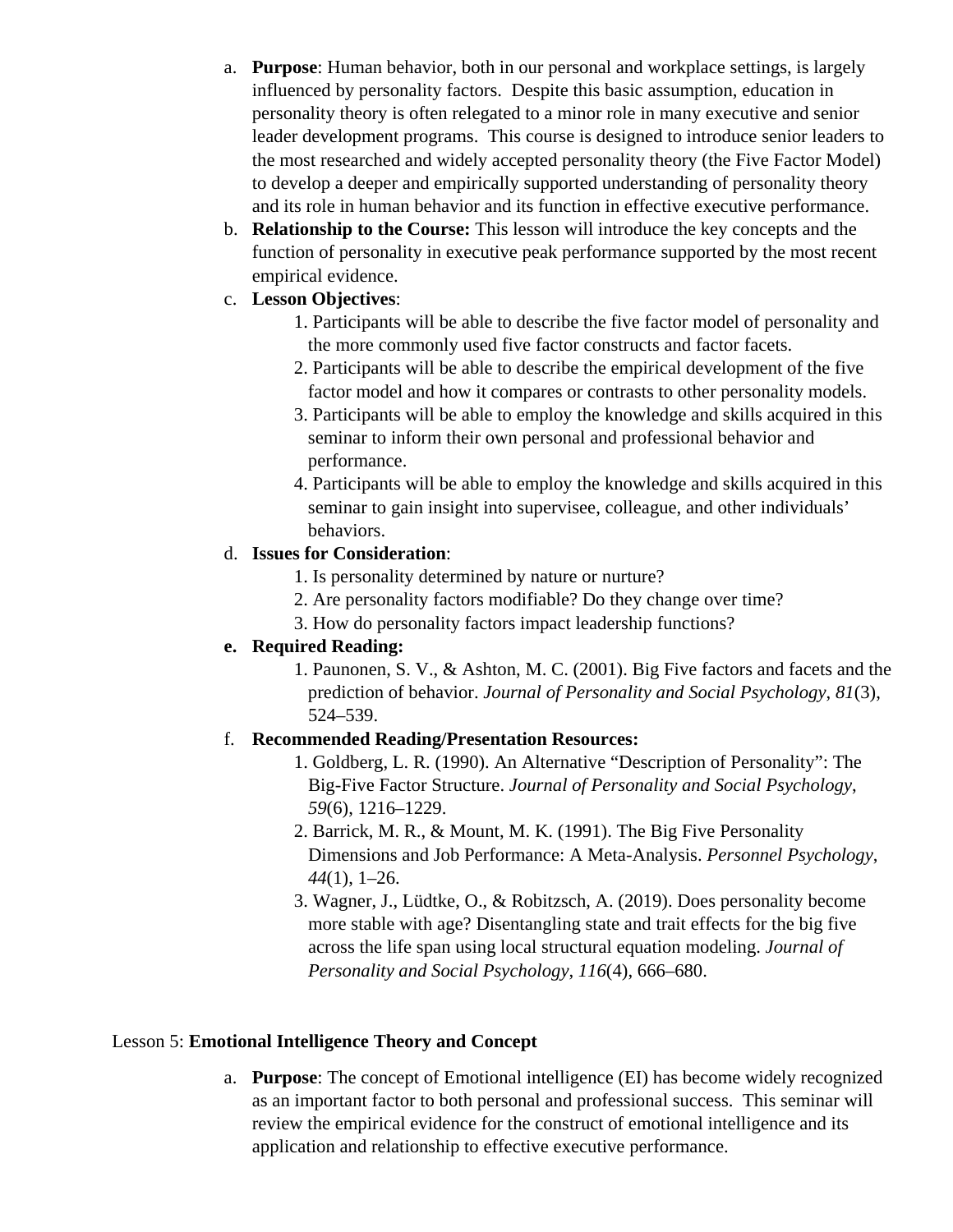b. **Relationship to the Course:** This seminar is designed to enhance individuals' emotional competence resulting in personal and professional growth and overall improvements in interpersonal relationships as it relates to peak executive performance.

## c. **Lesson Objectives**:

- 1. Participants will be able to define and describe the Emotional Intelligence concept of Self-Awareness - the capacity for accurately recognizing our own feelings, biases, and behavioral tendencies.
- 2. Participants will be able to define and describe the Emotional Intelligence concept of Self-Management - the capacity for managing our own emotion, biases, and tendencies.
- 3. Participants will be able to define and describe the Emotional Intelligence concept of Social Awareness - the capacity for accurately recognizing the emotions and mental state of others.
- 4. Participants will be able to define and describe the Emotional Intelligence concept of Relationship Management - the capacity for managing emotion effectively in relationships
- d. **Issues for Consideration**:
	- 1. How does Emotional Intelligence differ from IQ?
- e. **Required Reading**:
	- 1. Bradberry, T., & Greaves, J. (2009). The world's most popular emotional intelligence test. [Book Summary *Emotional intelligence 2.0*]. TalentSmart.

## f. **Recommended Reading/Presentation Resources:**

- 1. Ackley, D. (2016). Emotional intelligence: A practical review of models, measures, and applications. *Consulting Psychology Journal: Practice and Research*, *68*(4), 269–286.
- 2. Evans, T. R., Hughes, D. J., & Steptoe-Warren, G. (2020). A Conceptual Replication of Emotional Intelligence as a Second-Stratum Factor of Intelligence. *Emotion*, *20*(3), 507–512.
- 3. Bradberry, T., & Greaves, J. (2009). *Emotional intelligence 2.0.* TalentSmart.
- 4.Lievens, F., & Chan, D. (2017). Practical Intelligence, Emotional Intelligence, and Social Intelligence. In J. L. Farr, N. T. Tippins, W. C. Borman, D. Chan, M. D. Coovert, R. Jacobs, P. R. Jeanneret, J. F. Kehoe, F. Lievens, S. M. McPhail, K. R. Murphy, R. E. Ployhart, E. D. Pulakos, D. H. Reynolds, A. M. Ryan, N. Schmitt, & B. Schneider (Eds.), *Handbook of Employee Selection* (2nd ed., pp. 342–364). Routledge.
- 5. MacCann, C., Jiang, Y., Brown, L. E. R., Double, K. S., Bucich, M., & Minbashian, A. (2020). Emotional intelligence predicts academic performance: A meta-analysis. *Psychological Bulletin*, *146*(2), 150–186.

# Lesson 6: **Emotional Intelligence in Practice**

a. **Purpose**: This seminar will build upon Emotional Intelligence (EI) knowledge and theory gained from the preceding seminar. Participants will learn advanced EI concepts and real-world application of EI theory through an experiential seminar.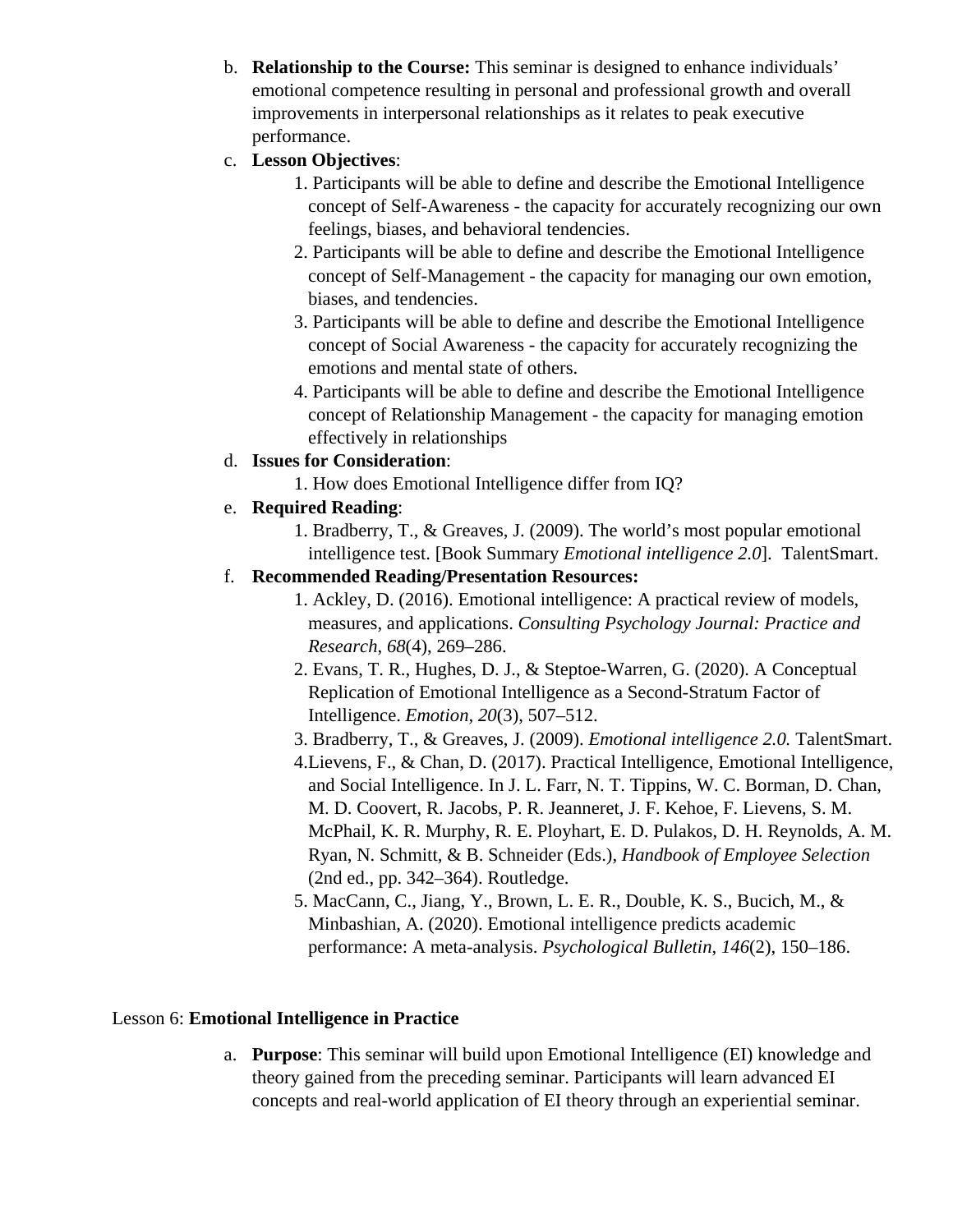- b. **Relationship to the Course** This lesson will enhance individuals' emotional competence resulting in personal and professional growth and overall improvements in interpersonal relationships as it relates to peak executive performance.
- c. **Lesson Objectives**:
	- 1. Participants will be able to apply the Emotional Intelligence concept of Self-Awareness - the capacity for accurately recognizing our own feelings, biases, and behavioral tendencies, in small groups, large groups, and one-on-one settings.
	- 2. Participants will be able to apply the Emotional Intelligence concept of Self-Management - the capacity for managing our own emotion, biases, and tendencies, in small groups, large groups, and one-on-one settings.
	- 3. Participants will be able to apply the Emotional Intelligence concept of Social Awareness - the capacity for accurately recognizing the emotions and mental state of others, in small groups, large groups, and one-on-one settings.
	- 4. Participants will be able to apply the Emotional Intelligence concept of Relationship Management - the capacity for managing emotion effectively in relationships, in small groups, large groups, and one-on-one settings.
- d. **Issues for Consideration**:
	- 1. Can Emotional Intelligence be enhanced?
- e. **Recommended Reading/Presentation Resources:**
	- 1. Bradberry, T., & Greaves, J. (2009). The world's most popular emotional intelligence test. [Book Summary *Emotional intelligence 2.0*]. TalentSmart.
- f. Recommended Reading?
	- 1. Gilar-Corbi, R., Pozo-Rico, T., Sánchez, B., & Castejón, J.-L. (2019). Can emotional intelligence be improved? A randomized experimental study of a business-oriented EI training program for senior managers. *PLOS ONE*, *14*(10), 1–21.
	- 2. Bradberry, T., & Greaves, J. (2009). *Emotional intelligence 2.0.* TalentSmart.

## Lesson 7: **Mindfulness: Strengthening Attention and Resilience**

- a. **Purpose**: Recent studies, to include research with Special Operation populations, have demonstrated that mindfulness training can be effective in strengthening the core cognitive systems of attention and working memory that contribute to overall resilience and general health. Mindfulness skills are easily acquired, low-tech, and low-cost resources that have applicability and usefulness to a wide range of professionals to include executive, government, and military settings.
- b. **Relationship to the Course:** This lesson will introduce the key concepts and practical application of mindfulness supported by the most recent empirical evidence as it relates to executive peak performance.
- c. **Lesson Objectives**:
	- 1. Participants will be able to define and describe the key components of empirically supported mindfulness techniques.
	- 2. Participants will acquire and practice advanced mindfulness skills related to effective executive performance.
- d. **Issues for Consideration**:
	- 1. How does mindfulness practice impact executive performance?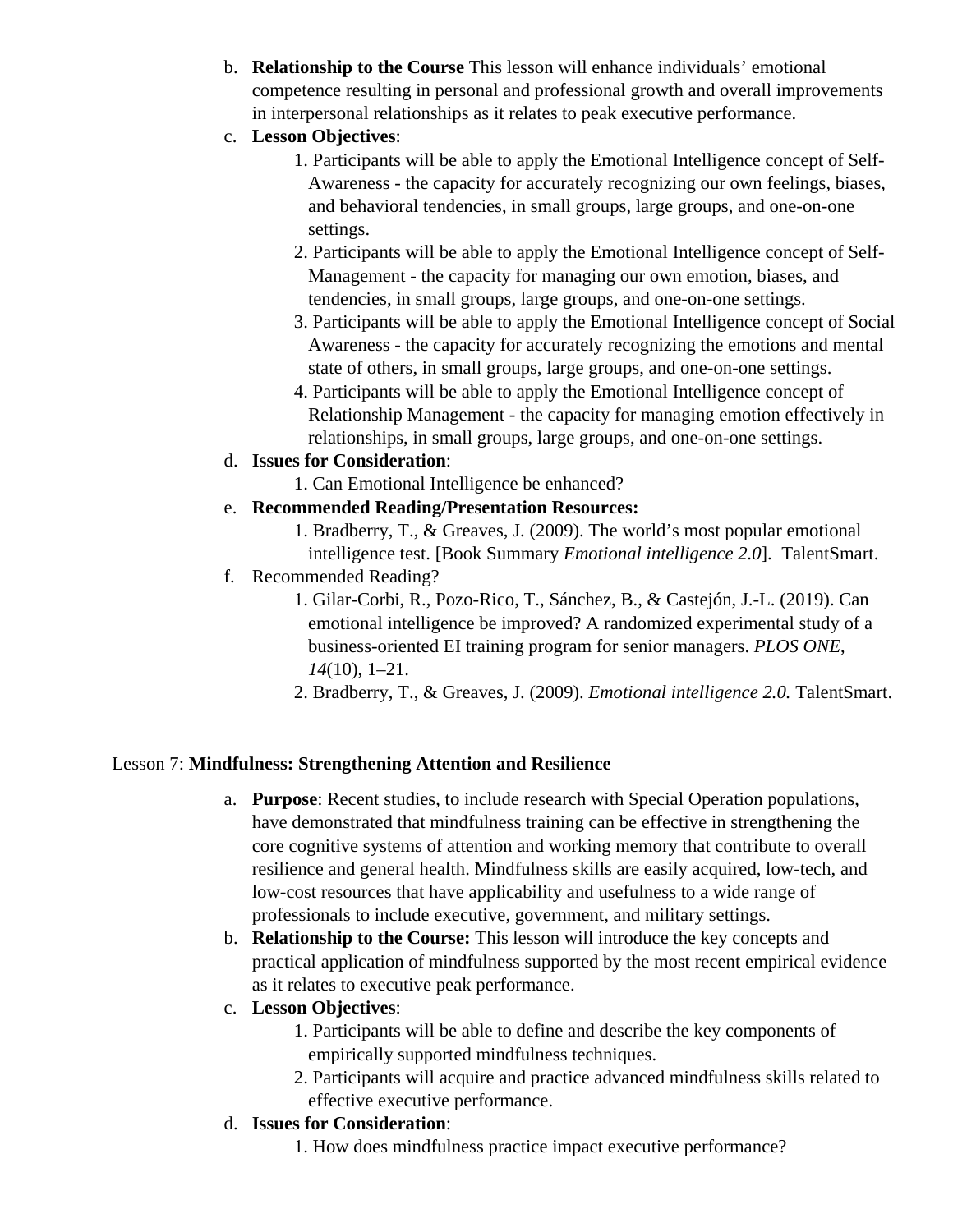## e. **Required Reading**:

1. Zanesco, A. P., Denkova, E., Rogers, S. L., MacNulty, W. K., & Jha, A. P. (2019). Mindfulness training as cognitive training in high-demand cohorts: An initial study in elite military servicemembers. *Progress in Brain Research*, *244*, 323–354.

## f. **Recommended Reading/Presentation Resources:**

- 1. Lutz, A., Jha, A. P., Dunne, J. D., & Saron, C. D. (2015). Investigating the phenomenological matrix of mindfulness-related practices from a neurocognitive perspective. *American Psychologist*, *70*(7), 632–658.
- 2. Jha, A. P., Morrison, A. B., Dainer-Best, J., Parker, S., Rostrup, N., & Stanley, E. A. (2015). Minds "At Attention": Mindfulness Training Curbs Attentional Lapses in Military Cohorts. *PLOS ONE*, *10*(2), 1–19.
- 3. Jha, A. P., Stanley, E. A., Kiyonaga, A., Wong, L., & Gelfand, L. (2010). Examining the protective effects of mindfulness training on working memory capacity and affective experience. *Emotion*, *10*(1), 54–64.
- 4. Cary, E. L., Russo, N., Racer, K. H., & Felver, J. C. (2020). Neural Correlate of Acceptance: Relating Individual Differences in Dispositional Acceptance to Error Processing. *Mindfulness*, *11*, 1401–1412.
- 5. Jha, A. P., Morrison, A. B., Parker, S. C., & Stanley, E. A. (2017). Practice Is Protective: Mindfulness Training Promotes Cognitive Resilience in High-Stress Cohorts. *Mindfulness*, *8*, 46–58.

## Lesson 8: **Stress Optimization**

- a. **Purpose**: This seminar is a unique, evidence-based approach designed to enhance an individual's ability to respond to work/life challenges and demands in a more functional, adaptive manner leading to meaningful quality of work/life improvements.
- b. **Relationship to the Course:** This lesson will introduce key concepts of stress optimization supported by the most recent empirical evidence as they relate to peak executive performance.
- c. **Lesson Objectives**:
	- 1. Participants will be able to define and describe the central role and function psychological flexibility fulfills in individual performance enhancement.
	- 2. Participants will acquire mindfulness skills and will be able to demonstrate various advanced mindfulness techniques.
	- 3. Participants will be able to demonstrate advanced skills in contacting the present moment designed to increase situational awareness, attention, focus, and productivity.
	- 4. Participants will be able to demonstrate advanced techniques enabling them to step back and separate from problematic thoughts, images or memories increasing their ability to engage in tasks and situations in a more productive and functional manner.

## d. **Issues for Consideration**:

- **1.** How does psychological flexibility play a role in stress optimization?
- 2. How does stress optimization contrast to "stress management"?

# e. **Required Reading**:

1. Kinnunen, S. M., Puolakanaho, A., Mäkikangas, A., Tolvanen, A., & Lappalainen, R. (2020). Does a mindfulness-, acceptance-, and value-based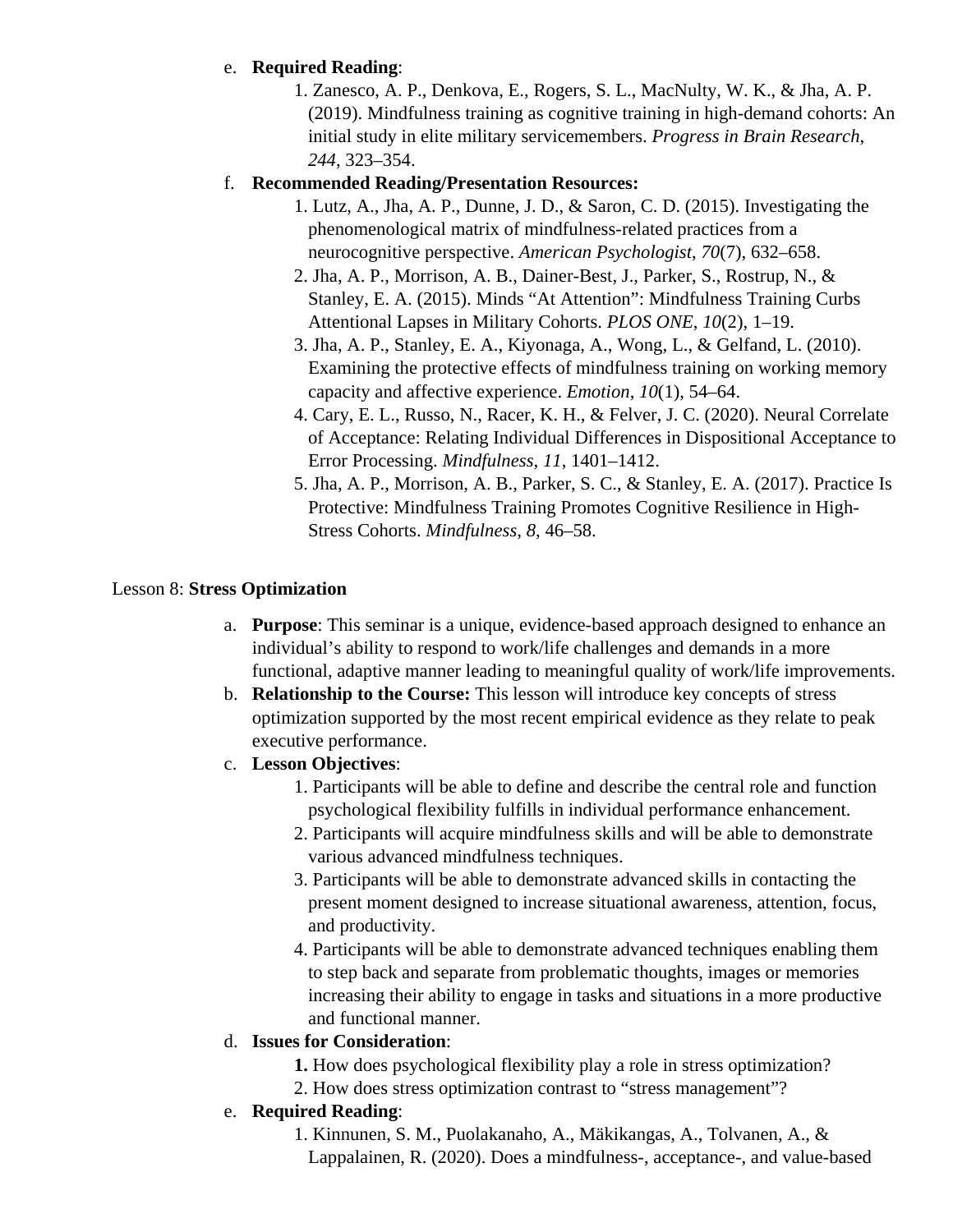intervention for burnout have long-term effects on different levels of subjective well-being? *International Journal of Stress Management*, *27*(1), 82–87.

## f. **Recommended Reading/Presentation Resources:**

- 1. Tabibnia, G., & Radecki, D. (2018). Resilience training that can change the brain. *Consulting Psychology Journal: Practice and Research*, *70*(1), 59–88.
- 2. Lindsay, E. K., Chin, B., Greco, C. M., Young, S., Brown, K. W., Wright, A. G. C., Smyth, J. M., Burkett, D., & Creswell, J. D. (2018). How mindfulness training promotes positive emotions: Dismantling acceptance skills training in two randomized controlled trials. *Journal of Personality and Social Psychology: Attitudes and Social Cognition*, *115*(6), 944–973.
- 3. Sims II, D. A., & Adler, A. B. (2017). Enhancing Resilience in an Operational Unit. *Parameters: U.S. Army War College*, *47*(1), 83–91.
- 4. Cary, E. L., Russo, N., Racer, K. H., & Felver, J. C. (2020). Neural Correlate of Acceptance: Relating Individual Differences in Dispositional Acceptance to Error Processing. *Mindfulness*, *11*(6), 1401–1412.
- 5. Charbonneau, D. (2019). Model of mindfulness and mental health outcomes: Need fulfillment and resilience as mediators. *Canadian Journal of Behavioural Science*, *51*(4), 239–247.

## Lesson 9: **Cognitive Biases Impacting Leadership Skills and Decision Making**

- a. **Purpose**: Cognitive error and bias are unavoidable functions of all human behavior. Despite this fact, little attention has been given to addressing cognitive error and bias in leadership function and decision making. This seminar is designed to educate leaders in various forms of cognitive error and bias to enable leaders to overcome natural cognitive error and bias and make more informed, more rational decisions.
- b. **Relationship to the Course:** This lesson will introduce the key concepts of cognitive biases supported by the most recent empirical evidence as they relate to peak executive performance.
- c. **Lesson Objectives**:
	- 1. Participants will be able to define and describe various cognitive errors and biases common to human behavior.
	- 2. Participants will be able to describe several compensatory mechanisms they can employ to control for common cognitive error and biases.

## d. **Issues for Consideration**:

- 1. Are cognitive error and biases ubiquitous to human behavior or the result of individual human flaws?
- 2. Can cognitive errors and biases be overcome or corrected?

## e. **Required Reading**:

- 1. Shefrin, H., & Statman, M. (2003). The Contributions of Daniel Kahneman and Amos Tversky. *Journal of Behavioral Finance*, *4*(2), 54–58.
- 2. Desjardins, J. (2020). *24-cognitive-biases-warping-reality*. <https://www.visualcapitalist.com/24-cognitive-biases-warping-reality/>

## f. **Recommended Reading/Presentation Resources:**

1. Kahneman, D., & Tversky, A. (1979). Prospect Theory: An Analysis of Decision under Risk. *Econometrica*, *47*(2), 263–291.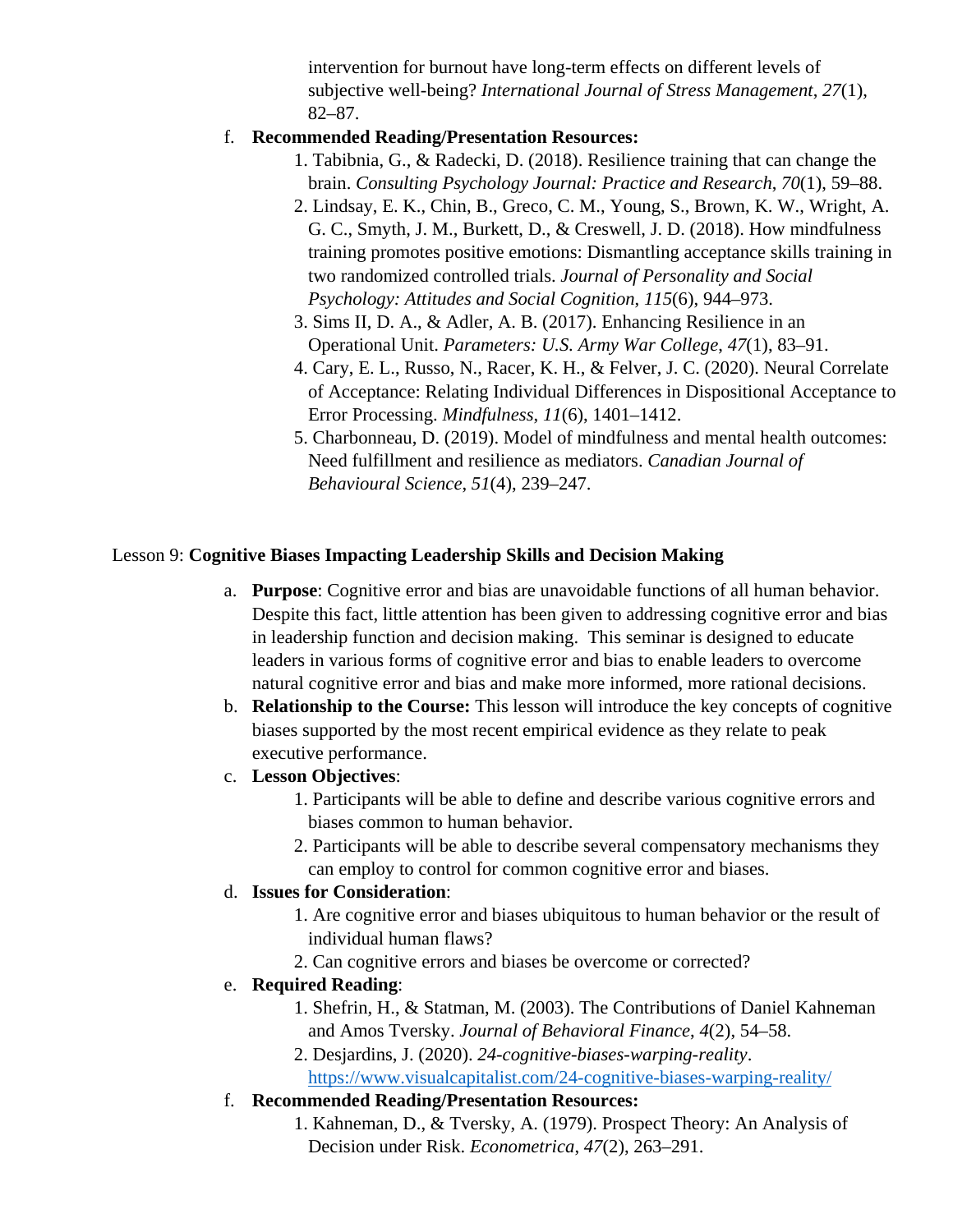- 2. West, R. F., Meserve, R. J., & Stanovich, K. E. (2012). Cognitive sophistication does not attenuate the bias blind spot. *Journal of Personality and Social Psychology*, *103*(3), 506–519.
- 3. Snowman, A., & Kucharska, J. (2020). The effect of anchoring on curriculum vitae (CV) judgments. *The Psychologist-Manager Journal*, *23*(1), 12–34.
- 4. Saposnik, G., Redelmeier, D., Ruff, C. C., & Tobler, P. N. (2016). Cognitive biases associated with medical decisions: A systematic review. *BMC Medical Informatics and Decision Making*, *16*(1), 138.
- 5. Lemay, A., & Leblanc, S. (2018). Cognitive Biases in Cyber Decision-Making. *Proceedings of the International Conference on Cyber Warfare & Security*, 395–401.

#### Lesson 10**: Spiritual Fitness**

- a. **Purpose**: To understand the value that a strong sense of spirituality has on peak performance.
- b. **Relationship to the Course**
- c. **Lesson Objectives**:
	- 1. Grit
	- 2. Meditation
	- 3. Inner greatness
	- 4. Intangibles
	- 5. Purpose driven
	- 6. Passion
	- 7. Commitment
	- 8. Powerful source of motivation

## d. **Issues for Consideration**:

- 1. Understanding your intangibles.
- 2. What is your inner greatness?

## e**. Required Reading**:

1. Spiritual Fitness Checklist - [https://www.hprc-online.org/total-force-fitness/hope](https://nam04.safelinks.protection.outlook.com/?url=https%3A%2F%2Fwww.hprc-online.org%2Ftotal-force-fitness%2Fhope-those-covid-19-frontline%2Fadditional-resources%2Fstrategies-build-your&data=02%7C01%7CSpinosat%40ndu.edu%7C5e7770fa8ec043c76cf308d83d617a1a%7Cabfe949f1dc8462bbf873527168dc052%7C0%7C0%7C637326836180924809&sdata=Q1jr7ArU%2FJjCE94DhYmLrZauvo%2FbzkLbaJJt%2F4d8ZxA%3D&reserved=0)[those-covid-19-frontline/additional-resources/strategies-build-your](https://nam04.safelinks.protection.outlook.com/?url=https%3A%2F%2Fwww.hprc-online.org%2Ftotal-force-fitness%2Fhope-those-covid-19-frontline%2Fadditional-resources%2Fstrategies-build-your&data=02%7C01%7CSpinosat%40ndu.edu%7C5e7770fa8ec043c76cf308d83d617a1a%7Cabfe949f1dc8462bbf873527168dc052%7C0%7C0%7C637326836180924809&sdata=Q1jr7ArU%2FJjCE94DhYmLrZauvo%2FbzkLbaJJt%2F4d8ZxA%3D&reserved=0)

2. Gratitude Daily Reflection - [https://www.hprc-online.org/mental-fitness/spiritual](https://nam04.safelinks.protection.outlook.com/?url=https%3A%2F%2Fwww.hprc-online.org%2Fmental-fitness%2Fspiritual-fitness%2Fgratitude-calendar&data=02%7C01%7CSpinosat%40ndu.edu%7C5e7770fa8ec043c76cf308d83d617a1a%7Cabfe949f1dc8462bbf873527168dc052%7C0%7C0%7C637326836180934806&sdata=8ogX6HeyA2bUcm0zgSlBmM4awuIzS%2Fx9saur4KzxsGY%3D&reserved=0)[fitness/gratitude-calendar](https://nam04.safelinks.protection.outlook.com/?url=https%3A%2F%2Fwww.hprc-online.org%2Fmental-fitness%2Fspiritual-fitness%2Fgratitude-calendar&data=02%7C01%7CSpinosat%40ndu.edu%7C5e7770fa8ec043c76cf308d83d617a1a%7Cabfe949f1dc8462bbf873527168dc052%7C0%7C0%7C637326836180934806&sdata=8ogX6HeyA2bUcm0zgSlBmM4awuIzS%2Fx9saur4KzxsGY%3D&reserved=0)

3. Azimuth check: Are you living your values? - [https://www.hprc-online.org/mental](https://nam04.safelinks.protection.outlook.com/?url=https%3A%2F%2Fwww.hprc-online.org%2Fmental-fitness%2Fspiritual-fitness%2Fazimuth-check-are-you-living-your-values&data=02%7C01%7CSpinosat%40ndu.edu%7C5e7770fa8ec043c76cf308d83d617a1a%7Cabfe949f1dc8462bbf873527168dc052%7C0%7C0%7C637326836180934806&sdata=4sluyz9iPWSinbjDFdcoLIVIexfc%2FxDXIVWXTflMGTQ%3D&reserved=0)[fitness/spiritual-fitness/azimuth-check-are-you-living-your-values](https://nam04.safelinks.protection.outlook.com/?url=https%3A%2F%2Fwww.hprc-online.org%2Fmental-fitness%2Fspiritual-fitness%2Fazimuth-check-are-you-living-your-values&data=02%7C01%7CSpinosat%40ndu.edu%7C5e7770fa8ec043c76cf308d83d617a1a%7Cabfe949f1dc8462bbf873527168dc052%7C0%7C0%7C637326836180934806&sdata=4sluyz9iPWSinbjDFdcoLIVIexfc%2FxDXIVWXTflMGTQ%3D&reserved=0)

4. An introduction to spiritual fitness- [https://www.hprc-online.org/mental](https://nam04.safelinks.protection.outlook.com/?url=https%3A%2F%2Fwww.hprc-online.org%2Fmental-fitness%2Fspiritual-fitness%2Fintroduction-spiritual-fitness&data=02%7C01%7CSpinosat%40ndu.edu%7C5e7770fa8ec043c76cf308d83d617a1a%7Cabfe949f1dc8462bbf873527168dc052%7C0%7C0%7C637326836180944802&sdata=fO76CZTZSvqeBvLHP3bn0jazpyFQT7iB8JoHlgSYg0c%3D&reserved=0)[fitness/spiritual-fitness/introduction-spiritual-fitness](https://nam04.safelinks.protection.outlook.com/?url=https%3A%2F%2Fwww.hprc-online.org%2Fmental-fitness%2Fspiritual-fitness%2Fintroduction-spiritual-fitness&data=02%7C01%7CSpinosat%40ndu.edu%7C5e7770fa8ec043c76cf308d83d617a1a%7Cabfe949f1dc8462bbf873527168dc052%7C0%7C0%7C637326836180944802&sdata=fO76CZTZSvqeBvLHP3bn0jazpyFQT7iB8JoHlgSYg0c%3D&reserved=0)

## Lesson 11: **Panel Discussion: Leadership/Coaching**

- a. **Purpose**: To develop an action plan for leading and coaching oneself for highperformance.
- b. **Relationship to the Course:** The most effective leaders have a clear understanding of who they are and where they are going and are aware of and acknowledge their